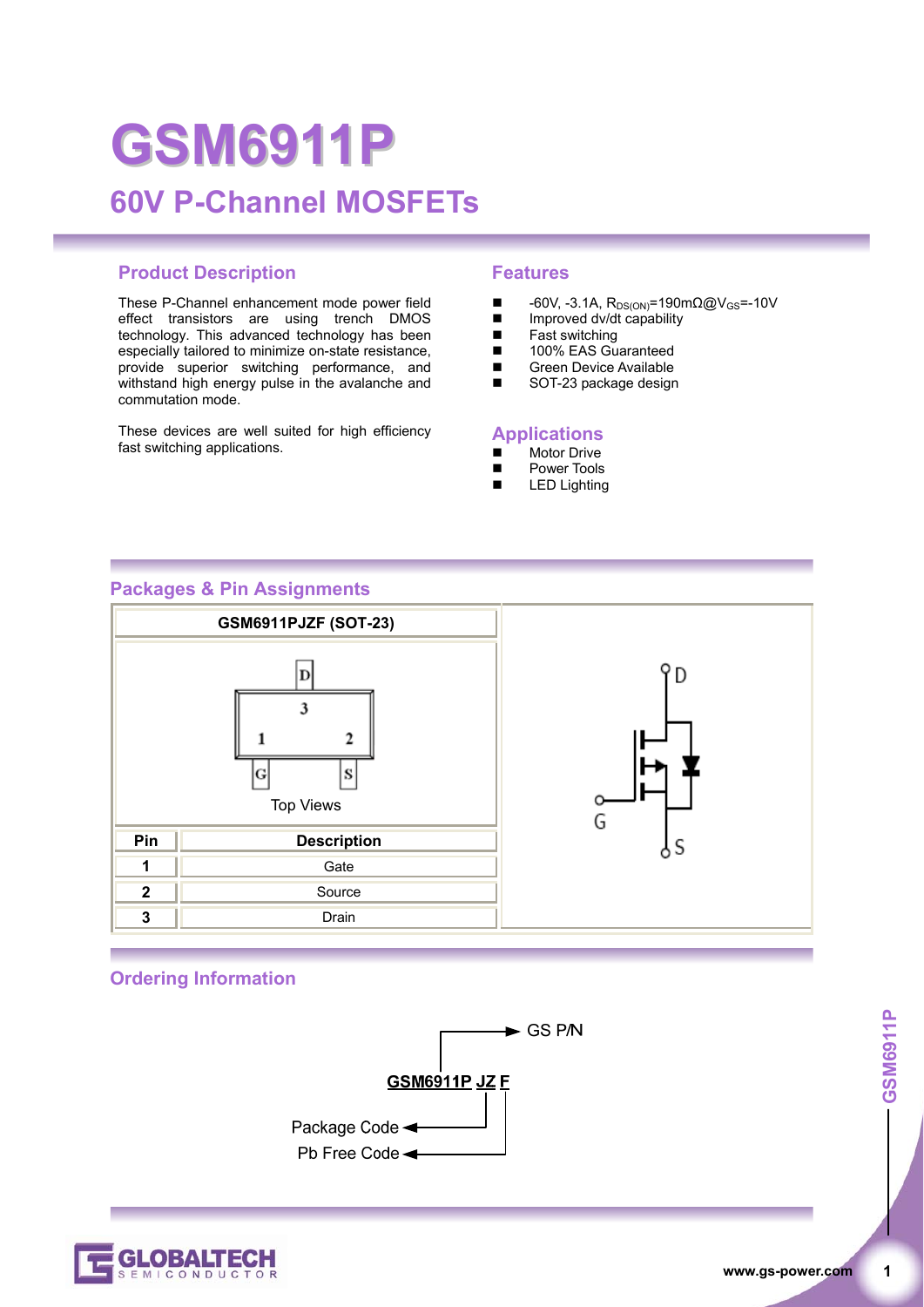# **Marking Information**



| <b>Part Number</b> | Package | <b>Part Marking</b> | Quantity |
|--------------------|---------|---------------------|----------|
| GSM6911PJZF        | מרי ד   | <b>MYWMM</b>        | 3000pcs  |

#### **Absolute Maximum Ratings**

TA=25ºC Unless otherwise noted

| Symbol                | <b>Parameter</b>                               |                    | <b>Typical</b>  | Unit          |
|-----------------------|------------------------------------------------|--------------------|-----------------|---------------|
| $V_{DS}$              | Drain-Source Voltage                           |                    | -60             | V             |
| $V_{GS}$              | Gate-Source Voltage                            |                    | ±20             | V             |
| <b>l</b> <sub>D</sub> | Continuous Drain Current                       | $T_A = 25^\circ C$ | $-3.1$          | A             |
|                       |                                                | $Ta=100^{\circ}$   | -2              |               |
| I <sub>DM</sub>       | <b>Pulsed Drain Current</b>                    |                    | $-12.4$         | A             |
| <b>EAS</b>            | Single Pulse Avalanche Energy                  |                    | 32              | mJ            |
| <b>IAS</b>            | Single Pulse Avalanche Current                 |                    | -8              | A             |
| $P_D$                 | Power Dissipation ( $T_A = 25^\circ\text{C}$ ) |                    | 1.56            | W             |
|                       | Power Dissipation (Derate above 25°C)          |                    | 0.012           | $W^{\circ}C$  |
| T,                    | Operating Junction Temperature Range           |                    | $-50$ to $+150$ | °C            |
| $T_{\mathtt{STG}}$    | Storage Temperature Range                      |                    | $-50$ to $+150$ | °C            |
| R <sub>0.1A</sub>     | Thermal Resistance-Junction to Ambient         |                    | 80              | $\degree$ C/W |



 $\overline{2}$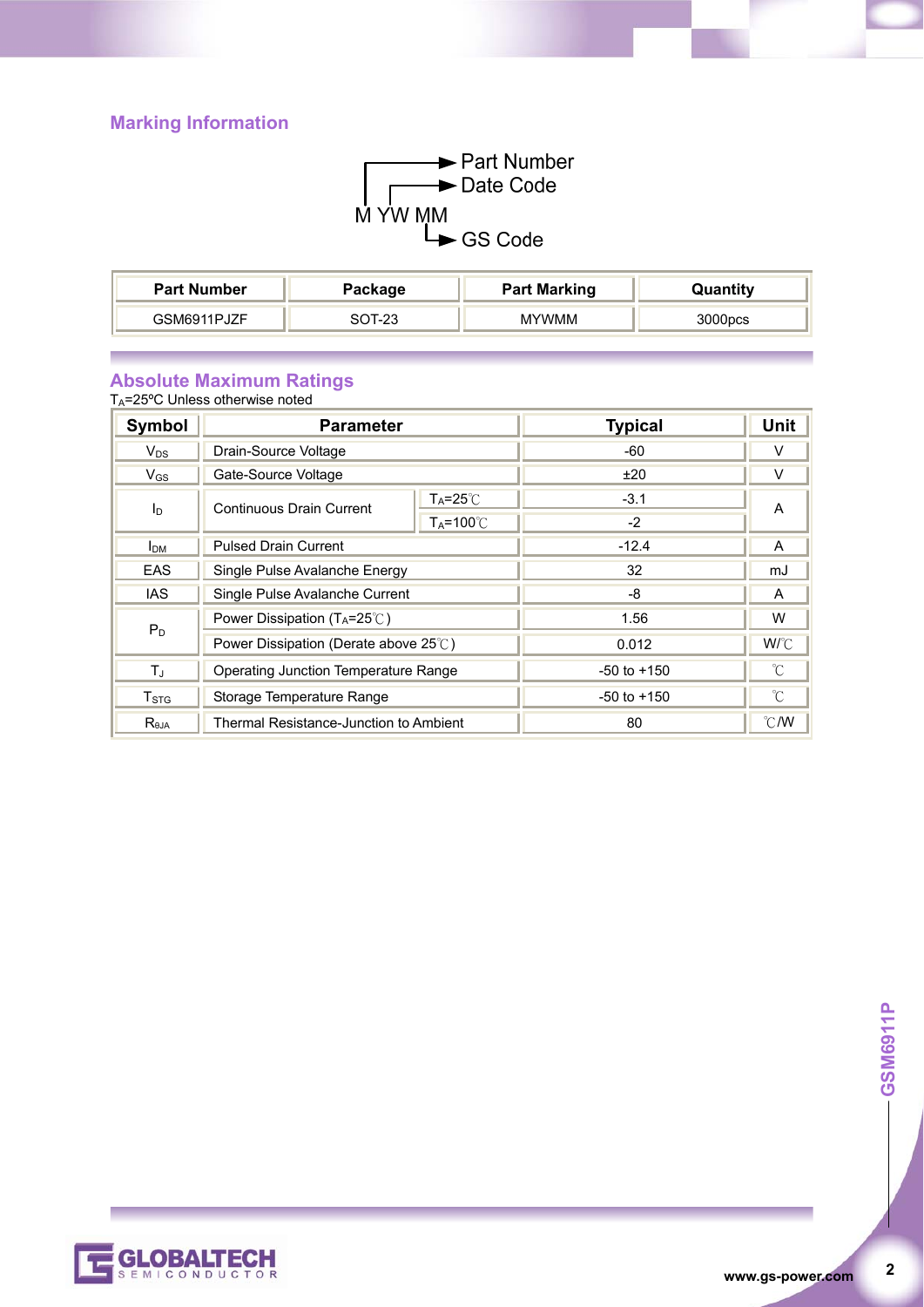# **Electrical Characteristics**

T<sub>A</sub>=25℃ Unless otherwise noted

| <b>Symbol</b>           | <b>Parameter</b>                                                                         | <b>Conditions</b>                               | Min    | <b>Typ</b> | <b>Max</b> | <b>Unit</b> |
|-------------------------|------------------------------------------------------------------------------------------|-------------------------------------------------|--------|------------|------------|-------------|
| <b>Static</b>           |                                                                                          |                                                 |        |            |            |             |
| $V_{(BR)DSS}$           | Drain-Source Breakdown Voltage                                                           | $V_{GS}$ =0V,I <sub>D</sub> =-250uA             | -60    |            |            | $\vee$      |
|                         | $\triangle$ BV <sub>DSS</sub> / $\triangle$ TJ BV <sub>DSS</sub> Temperature Coefficient | Reference to 25°C,<br>$ID=-1mA$                 |        | $-0.05$    |            | V/°C        |
| $V_{GS(th)}$            | <b>Gate Threshold Voltage</b>                                                            |                                                 | $-1.2$ | $-1.9$     | $-2.5$     | $\vee$      |
| $\triangle V_{GS(th)}$  | V <sub>GS(th)</sub> Temperature Coefficient                                              | $V_{DS} = V_{GS}I_D = -250uA$                   |        | 5          |            | mV/<br>°C   |
| $I_{GSS}$               | Gate Leakage Current                                                                     | $V_{DS} = 0V, V_{GS} = \pm 20V$                 |        |            | ±100       | nA          |
|                         |                                                                                          | $V_{DS} = -60V$ , $V_{GS} = 0V$                 |        |            | $-1$       |             |
| I <sub>DSS</sub>        | Zero Gate Voltage Drain Current<br>$T_J = 125^\circ \text{C}$                            | $V_{DS} = -48V$ , $V_{GS} = 0V$ ,               |        |            | $-10$      | uA          |
| $\mathsf{I}_\mathsf{S}$ | Continuous Source Current                                                                | $V_G=V_D=0V$                                    |        |            | $-3.1$     | A           |
| $I_{SM}$                | <b>Pulsed Source Current</b>                                                             | <b>Force Current</b>                            |        |            | $-12.4$    |             |
|                         | Drain-Source On-Resistance                                                               | $V_{GS} = -10V, I_D = -3A$                      |        | 160        | 190        | $m\Omega$   |
| $R_{DS(on)}$            |                                                                                          | $V_{GS} = -4.5V, I_D = -1.5A$                   |        | 200        | 240        |             |
| <b>gFS</b>              | <b>Forward Transconductance</b>                                                          | $V_{DS} = -10V, I_D = -3A$                      |        | 3.5        |            | S           |
| <b>V<sub>SD</sub></b>   | Diode Forward Voltage                                                                    | $V_{GS} = 0V$ , $I_S = -1A$                     |        |            | $-1$       | V           |
|                         | <b>Dynamic</b>                                                                           |                                                 |        |            |            |             |
| $Q_q$                   | <b>Total Gate Charge</b>                                                                 |                                                 |        | 8.2        | 12         |             |
| $Q_{gs}$                | Gate-Source Charge                                                                       | $V_{DS} = -30V$ , $V_{GS} = -10V$ ,<br>$In=-3A$ |        | 1.8        | 3.6        | nC          |
| $Q_{qd}$                | Gate-Drain Charge                                                                        |                                                 |        | 1.5        | 3          |             |
| $C_{iss}$               | Input Capacitance                                                                        |                                                 |        | 425        | 615        |             |
| $C_{\rm oss}$           | Output Capacitance                                                                       | $V_{DS}$ =-30V, $V_{GS}$ =0V,<br>$f = 1MHz$     |        | 35         | 50         | рF          |
| C <sub>rss</sub>        | Reverse Transfer Capacitance                                                             |                                                 |        | 20         | 30         |             |
| $t_{d(on)}$             | Turn-On Time                                                                             |                                                 |        | 5.2        | 10         |             |
| $t_{r}$                 |                                                                                          | $V_{DD} = -30V I_D = -1A$                       |        | 19         | 36         | ns          |
| $t_{d(off)}$            | Turn-Off Time                                                                            | $V_{GS}$ =-10V, R <sub>G</sub> =6 $\Omega$      |        | 35         | 67         |             |
| $t_{\rm f}$             |                                                                                          |                                                 |        | 10.6       | 20         |             |



 $\mathbf{3}$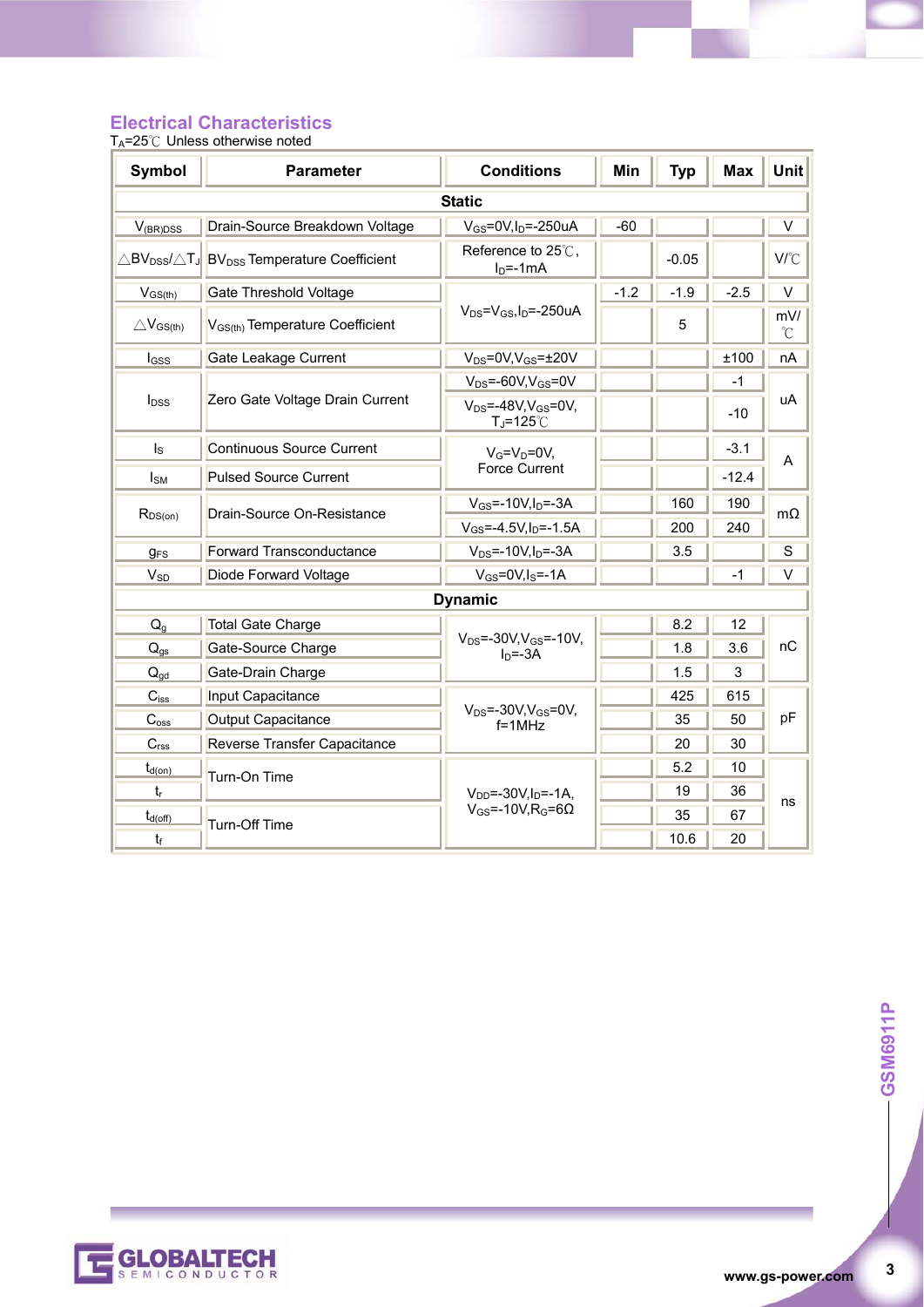#### **Typical Performance Characteristics**













CONDUC

 $\overline{\mathbf{4}}$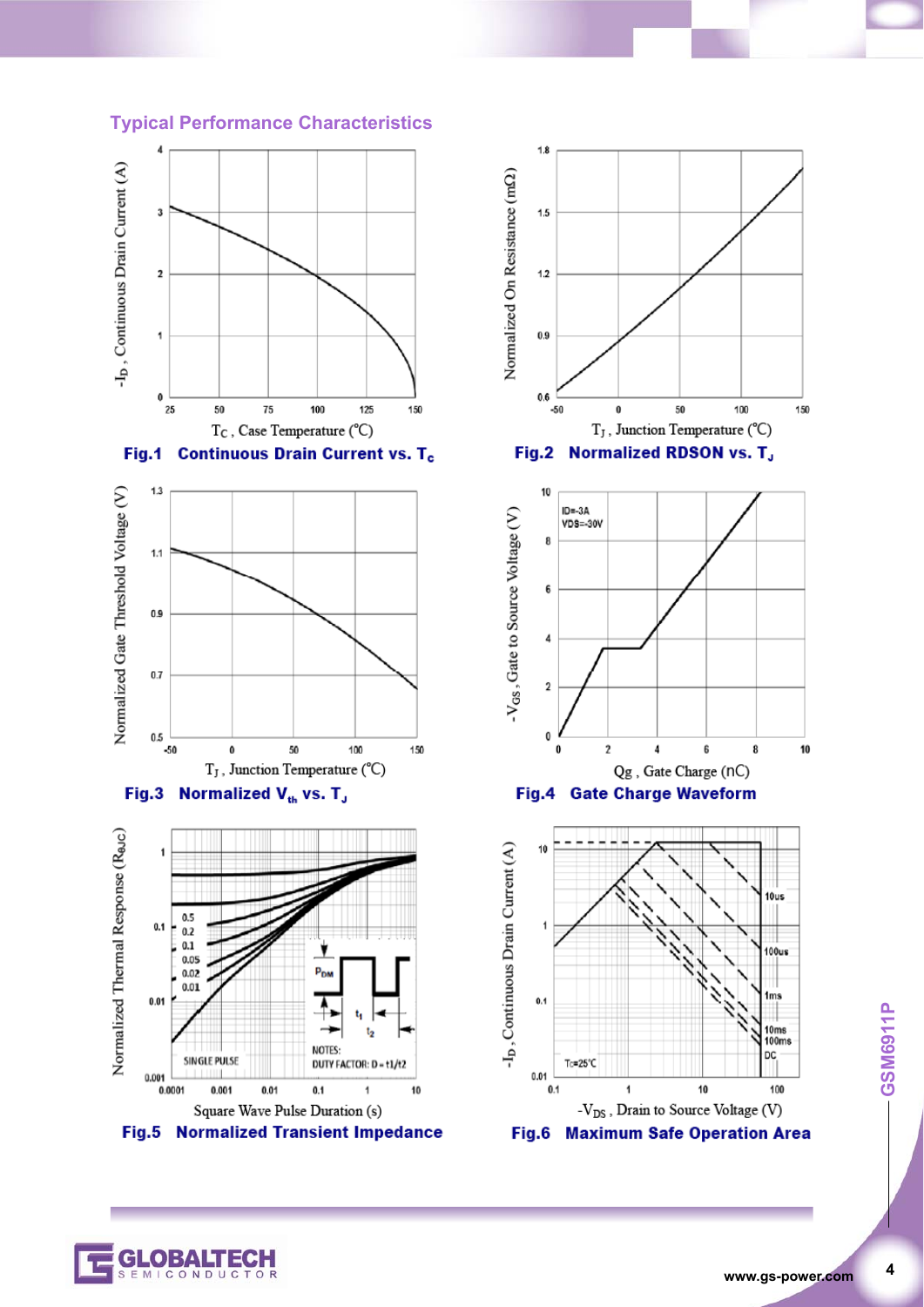# **Typical Performance Characteristics (Continue)**

Gate Charge Test Circuit & Waveform





## **Resistive Switching Test Circuit & Waveforms**





Diode Recovery Test Circuit & Waveforms







**www.gs-power.com**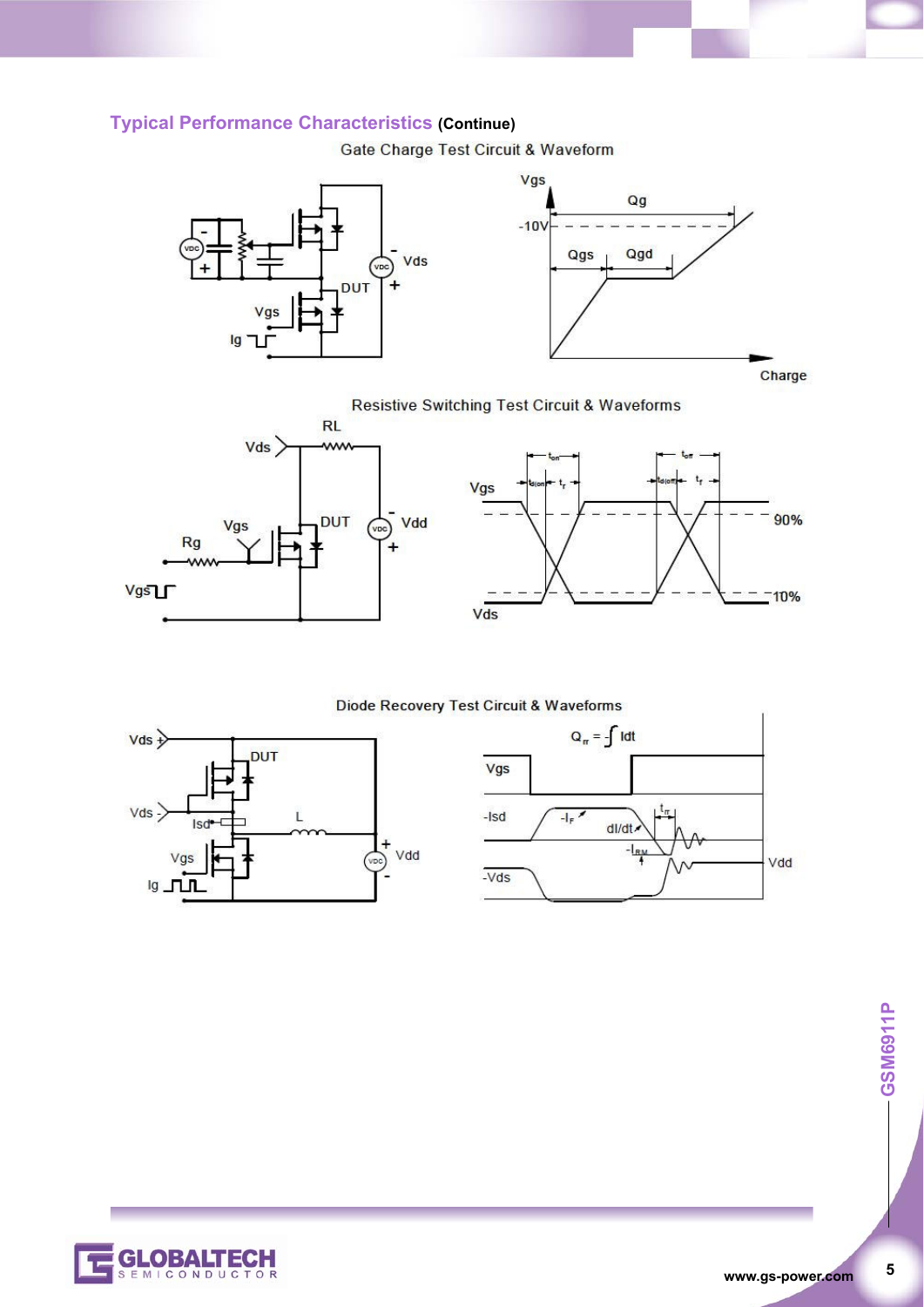# **Package Dimension**



| <b>Dimensions</b> |                    |             |               |             |  |
|-------------------|--------------------|-------------|---------------|-------------|--|
| <b>Symbol</b>     | <b>Millimeters</b> |             | <b>Inches</b> |             |  |
|                   | Min                | <b>Max</b>  | Min           | <b>Max</b>  |  |
| A                 | 0.900              | 1.200       | 0.035         | 0.043       |  |
| A1                | 0.000              | 0.100       | 0.000         | 0.004       |  |
| A2                | 0.900              | 1.100       | 0.035         | 0.039       |  |
| $\mathbf b$       | 0.300              | 0.500       | 0.012         | 0.020       |  |
| $\mathbf c$       | 0.080              | 0.150       | 0.003         | 0.006       |  |
| D                 | 2.800              | 3.000       | 0.110         | 0.118       |  |
| E                 | 1.200              | 1.400       | 0.047         | 0.055       |  |
| E <sub>1</sub>    | 2.250              | 2.550       | 0.089         | 0.100       |  |
| $\mathbf e$       | 0.950 TYP          |             | 0.037 TYP     |             |  |
| e1                | 1.800              | 2.000       | 0.071         | 0.079       |  |
| L                 | 0.550 REF          |             | 0.022 REF     |             |  |
| L1                | 0.300              | 0.500       | 0.012         | 0.020       |  |
| $\pmb{\theta}$    | $0^{\circ}$        | $8^{\circ}$ | $0^{\circ}$   | $6^{\circ}$ |  |

-GSM6911P **6 GSM6911P** 

 $\boldsymbol{6}$